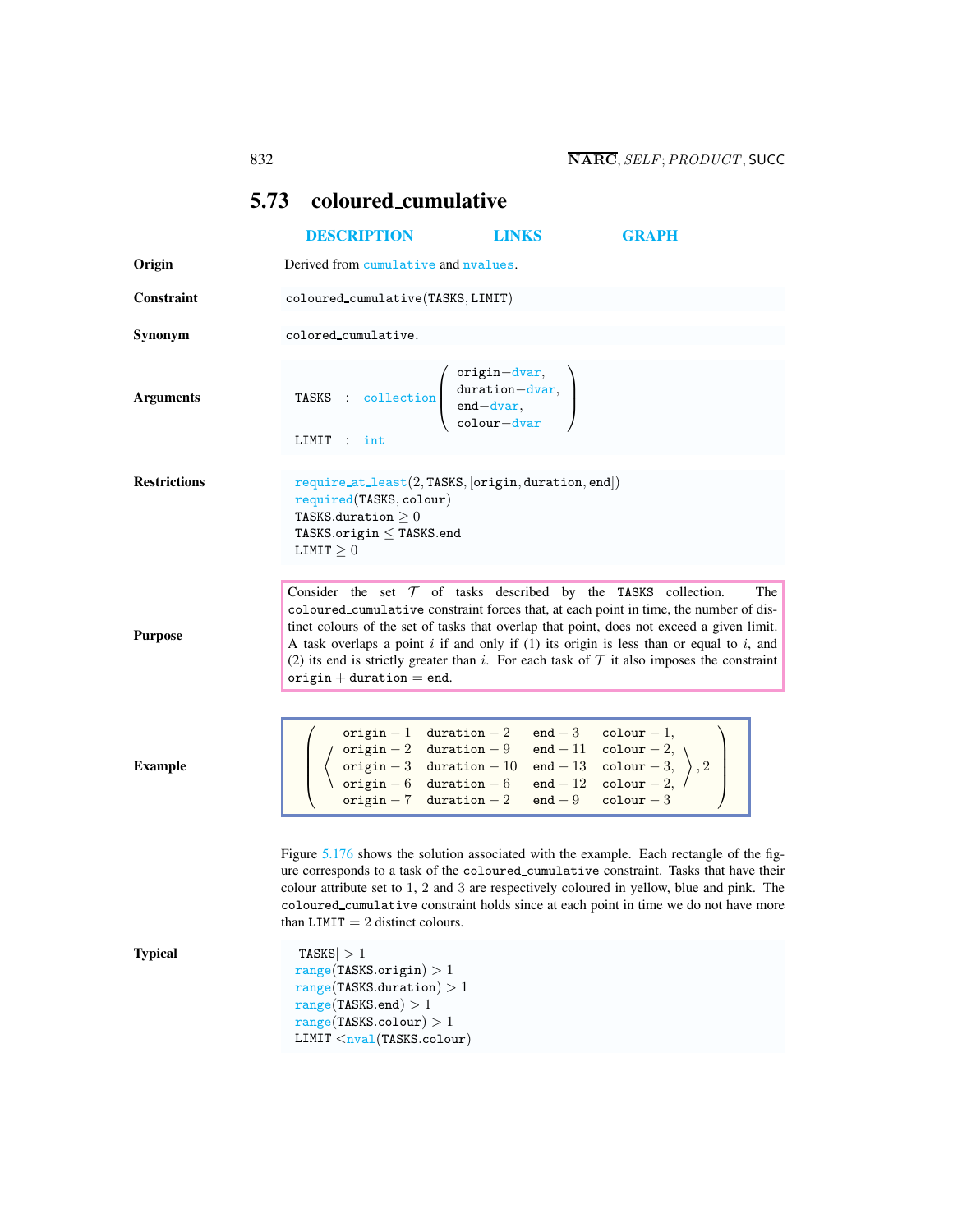## <sup>20000128</sup> 833



<span id="page-1-0"></span>Figure 5.176: The coloured cumulative solution to the Example slot with at most two distinct colours in parallel

| Symmetries      | • Items of TASKS are permutable.                                                                                                                                                                                                                                                                                                                                                                       |
|-----------------|--------------------------------------------------------------------------------------------------------------------------------------------------------------------------------------------------------------------------------------------------------------------------------------------------------------------------------------------------------------------------------------------------------|
|                 | • One and the same constant can be added to the origin and end attributes of all<br>items of TASKS.                                                                                                                                                                                                                                                                                                    |
|                 | • All occurrences of two distinct values of TASKS colour can be swapped; all oc-<br>currences of a value of TASKS.colour can be renamed to any unused value.                                                                                                                                                                                                                                           |
|                 | • LIMIT can be increased.                                                                                                                                                                                                                                                                                                                                                                              |
| Arg. properties | Contractible wrt. TASKS.                                                                                                                                                                                                                                                                                                                                                                               |
|                 |                                                                                                                                                                                                                                                                                                                                                                                                        |
| Usage           | Useful for scheduling problems where a machine can only proceed in parallel a max-<br>imum number of tasks of distinct type. This condition cannot be modelled by the<br>classical cumulative constraint. Also useful for coloured bin packing problems (i.e.,<br>duration $= 1$ ) where each item has a colour and no bin contains items with more than<br>LIMIT distinct colours $[132, 186, 206]$ . |
| Reformulation   | The coloured cumulative constraint can be expressed in term of a set of reified con-<br>straints and of TASKS nvalue constraints:                                                                                                                                                                                                                                                                      |
|                 | 1. For each pair of tasks TASKS[i], TASKS[j] $(i, j \in [1,  \text{TASKS} ])$ of the TASKS col-<br>lection we create a variable $C_{ij}$ which is set to the colour of task TASKS[j] if task<br>TASKS[j] overlaps the origin attribute of task TASKS[i], and to the colour of task<br>TASKS $[i]$ otherwise:                                                                                           |
|                 | • If $i = j$ :                                                                                                                                                                                                                                                                                                                                                                                         |
|                 | $-C_{ij} = \texttt{TASKS}[i].\texttt{colour}.$                                                                                                                                                                                                                                                                                                                                                         |
|                 | • If $i \neq j$ :                                                                                                                                                                                                                                                                                                                                                                                      |
|                 | - $C_{ij}$ = TASKS[i].colour $\vee C_{ij}$ = TASKS[j].colour.                                                                                                                                                                                                                                                                                                                                          |
|                 | $-$ ((TASKS[j].origin $\leq$ TASKS[i].origin $\wedge$<br>TASKS[j].end > TASKS[i].origin) $\wedge$ ( $C_{ij}$ = TASKS[j].colour)) $\vee$                                                                                                                                                                                                                                                                |
|                 | $((\texttt{TASKS}[j].\texttt{origin} > \texttt{TASKS}[i].\texttt{origin} \vee$                                                                                                                                                                                                                                                                                                                         |
|                 | TASKS[j].end $\leq$ TASKS[i].origin) $\wedge$ ( $C_{ij}$ = TASKS[i].colour))                                                                                                                                                                                                                                                                                                                           |
|                 |                                                                                                                                                                                                                                                                                                                                                                                                        |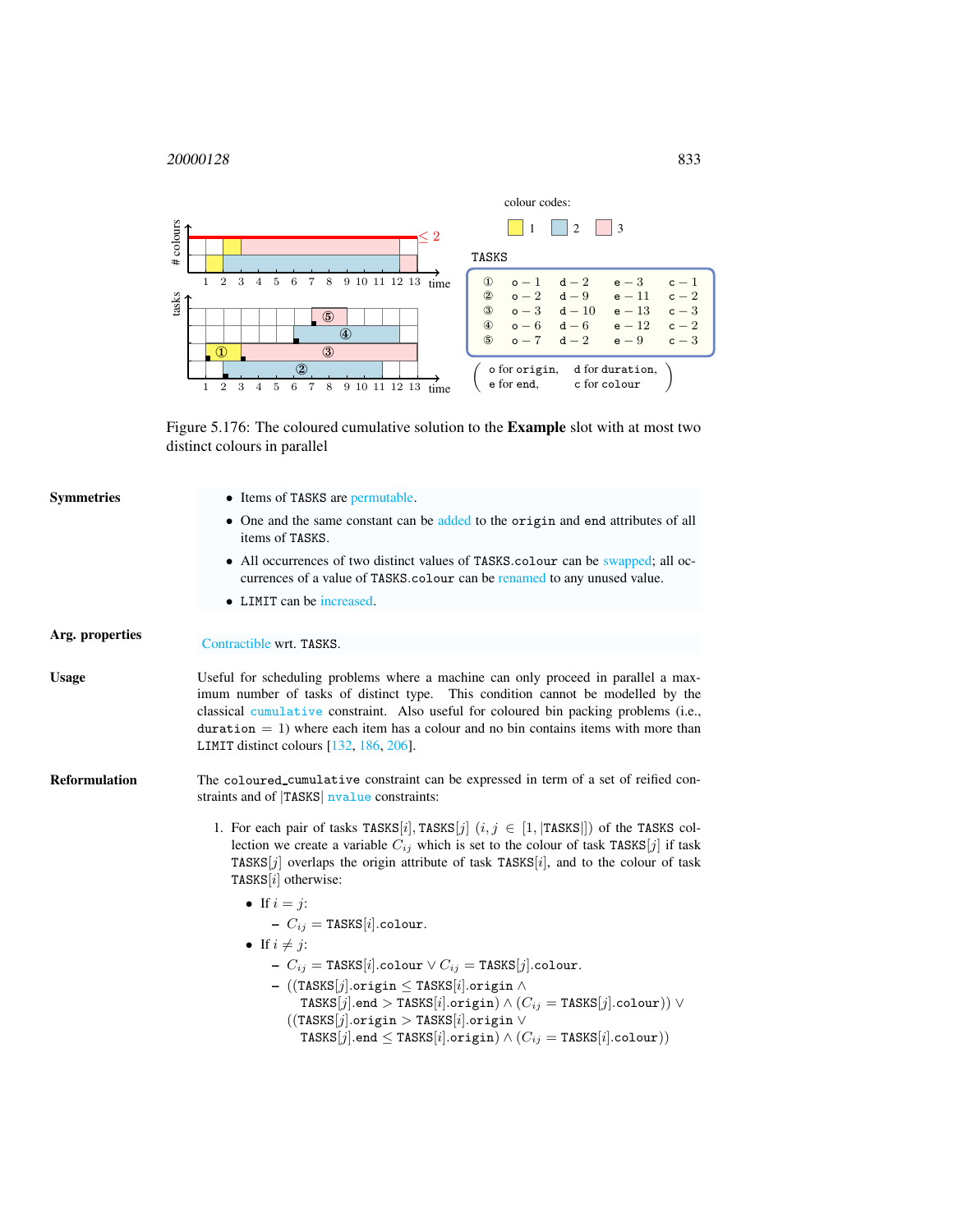<span id="page-2-0"></span>

|                 | 2. For each task TASKS [i] $(i \in [1,  TASKS ])$ we create a variable $N_i$ which gives the<br>number of distinct colours associated with the tasks that overlap the origin of task<br>TASKS[i] (TASKS[i] overlaps its own origin) and we impose $N_i$ to not exceed the<br>maximum number of distinct colours LIMIT allowed at each instant:<br>• $N_i > 1 \wedge N_i \leq$ LIMIT.<br>• nvalue $(N_i, \langle C_{i1}, C_{i2}, \ldots, C_{i TANSI} \rangle).$ |  |  |
|-----------------|----------------------------------------------------------------------------------------------------------------------------------------------------------------------------------------------------------------------------------------------------------------------------------------------------------------------------------------------------------------------------------------------------------------------------------------------------------------|--|--|
| See also        | assignment dimension added: coloured_cumulatives.                                                                                                                                                                                                                                                                                                                                                                                                              |  |  |
|                 | common keyword: cumulative, track (resource constraint).                                                                                                                                                                                                                                                                                                                                                                                                       |  |  |
|                 | related: nvalue.                                                                                                                                                                                                                                                                                                                                                                                                                                               |  |  |
|                 | specialisation: disjoint_tasks (a colour is assigned to each collection of tasks of con-<br>straint disjoint_tasks and a limit of one single colour is enforced).                                                                                                                                                                                                                                                                                              |  |  |
|                 | used in graph description: nvalues.                                                                                                                                                                                                                                                                                                                                                                                                                            |  |  |
| <b>Keywords</b> | characteristic of a constraint: coloured.                                                                                                                                                                                                                                                                                                                                                                                                                      |  |  |
|                 | <b>constraint type:</b> scheduling constraint, resource constraint, temporal constraint.                                                                                                                                                                                                                                                                                                                                                                       |  |  |
|                 | filtering: compulsory part.                                                                                                                                                                                                                                                                                                                                                                                                                                    |  |  |
|                 | <b>modelling:</b> number of distinct values, zero-duration task.                                                                                                                                                                                                                                                                                                                                                                                               |  |  |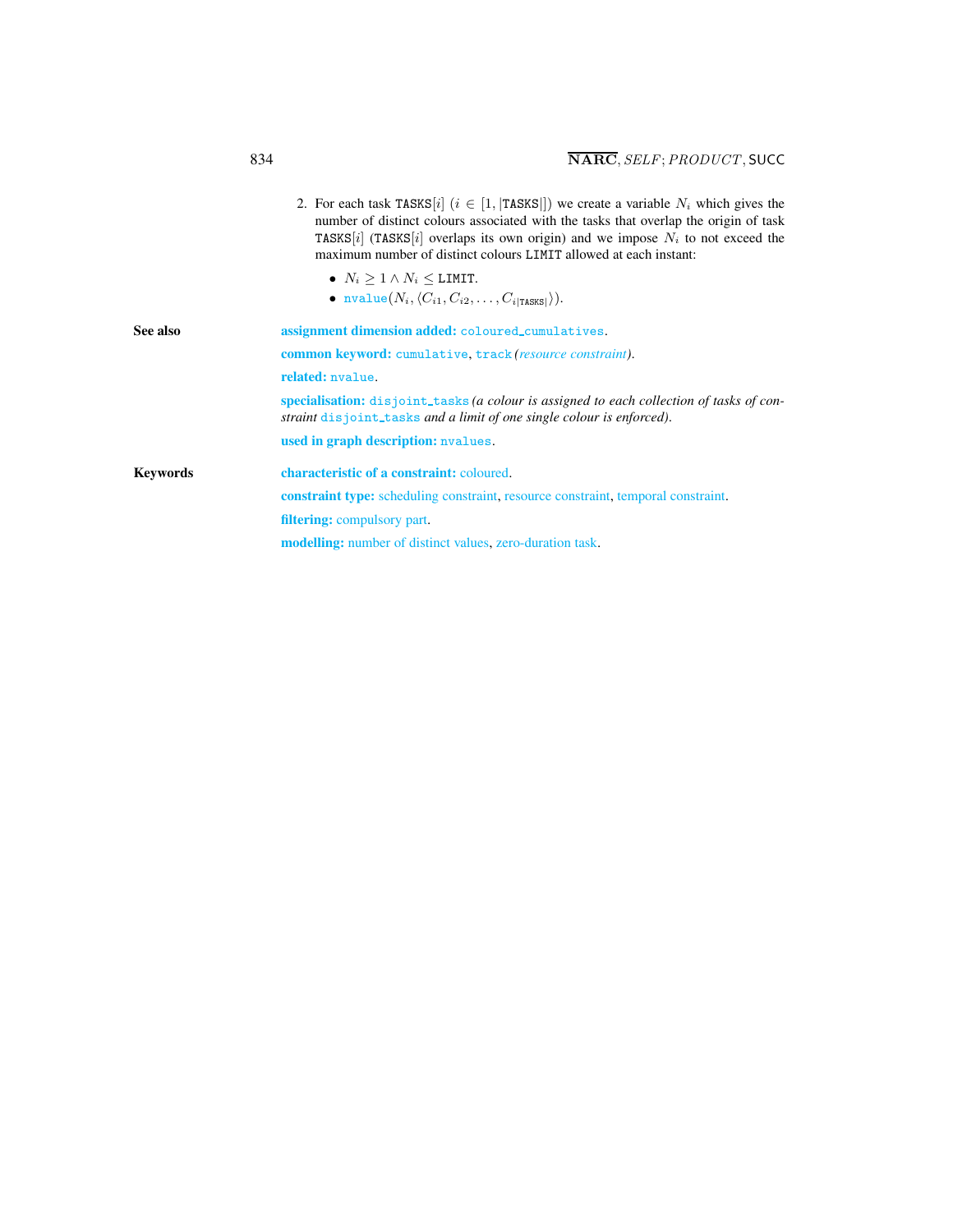<span id="page-3-0"></span><sup>20000128</sup> 835

| Arc input( $s$ )      | <b>TASKS</b>                                                                                                                                                                                                                                                                                                                                                                                                                                                                                                                                                     |  |  |
|-----------------------|------------------------------------------------------------------------------------------------------------------------------------------------------------------------------------------------------------------------------------------------------------------------------------------------------------------------------------------------------------------------------------------------------------------------------------------------------------------------------------------------------------------------------------------------------------------|--|--|
| Arc generator         | $SELF \mapsto$ collection(tasks)                                                                                                                                                                                                                                                                                                                                                                                                                                                                                                                                 |  |  |
| Arc arity             | $\mathbf{1}$                                                                                                                                                                                                                                                                                                                                                                                                                                                                                                                                                     |  |  |
| Arc constraint $(s)$  | $tasks.origin + tasks.duration = tasks.end$                                                                                                                                                                                                                                                                                                                                                                                                                                                                                                                      |  |  |
| Graph property(ies)   | $NARC =  TASKS $                                                                                                                                                                                                                                                                                                                                                                                                                                                                                                                                                 |  |  |
| Arc input(s)          | TASKS TASKS                                                                                                                                                                                                                                                                                                                                                                                                                                                                                                                                                      |  |  |
| Arc generator         | $PRODUCT \rightarrow collection(tasks 1, tasks 2)$                                                                                                                                                                                                                                                                                                                                                                                                                                                                                                               |  |  |
| Arc arity             | $\overline{2}$                                                                                                                                                                                                                                                                                                                                                                                                                                                                                                                                                   |  |  |
| Arc constraint(s)     | $\bullet$ tasks1.duration $>0$<br>$\bullet$ tasks2.origin $\leq$ tasks1.origin<br>$\bullet$ tasks1.origin $<$ tasks2.end                                                                                                                                                                                                                                                                                                                                                                                                                                         |  |  |
| <b>Graph class</b>    | · ACYCLIC<br>• BIPARTITE<br>$\bullet$ NO_LOOP                                                                                                                                                                                                                                                                                                                                                                                                                                                                                                                    |  |  |
| <b>Sets</b>           | SUCC $\mapsto$<br>source,<br>$\left[\begin{array}{c} \texttt{source},\\ \texttt{variables} - \texttt{col} \left(\begin{array}{c} \texttt{VARIABLES}-\texttt{collection}(\texttt{var}-\texttt{dvar}),\\ [\texttt{item}(\texttt{var}-\texttt{TASKS}.\texttt{colour})]\end{array}\right) \end{array}\right)$                                                                                                                                                                                                                                                        |  |  |
| Constraint(s) on sets | $nvalues(variables, \leq, LIMIT)$                                                                                                                                                                                                                                                                                                                                                                                                                                                                                                                                |  |  |
| <b>Graph model</b>    | Same as cumulative, except that we use another constraint for computing the resource<br>consumption at each time point.                                                                                                                                                                                                                                                                                                                                                                                                                                          |  |  |
|                       | Parts (A) and (B) of Figure $5.177$ respectively show the initial and final graph associ-<br>ated with the second graph constraint of the <b>Example</b> slot. On the one hand, each source<br>vertex of the final graph can be interpreted as a time point. On the other hand the suc-<br>cessors of a source vertex correspond to those tasks that overlap that time point. The<br>coloured_cumulative constraint holds since for each successor set $S$ of the final graph<br>the number of distinct colours of the tasks in $S$ does not exceed the LIMIT 2. |  |  |

Signature Since TASKS is the maximum number of vertices of the final graph of the first graph constraint we can rewrite  $NARC = |TASKS|$  to  $NARC \ge |TASKS|$ . This leads to simplify NARC to NARC.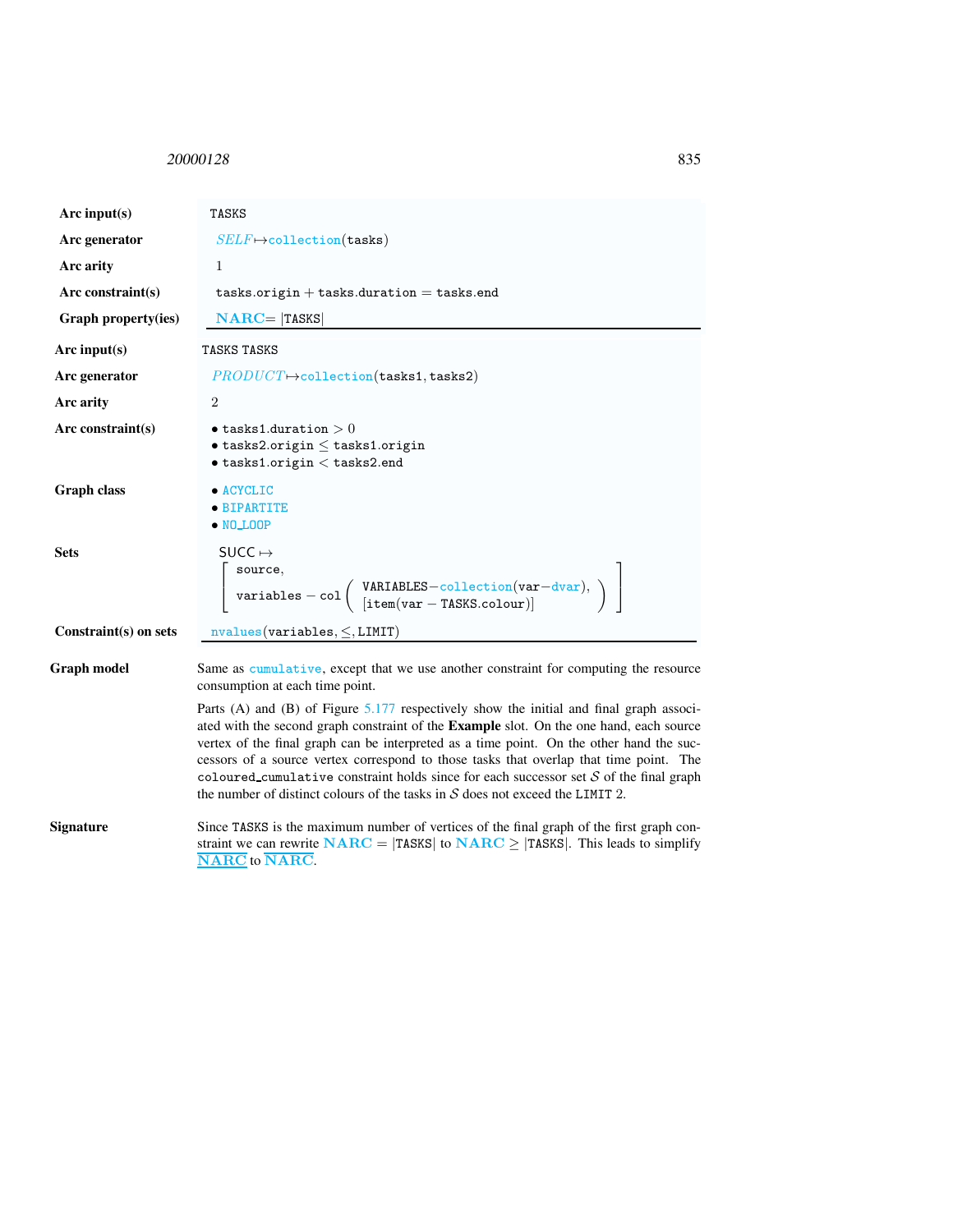



<span id="page-4-0"></span>Figure 5.177: Initial and final graph of the coloured cumulative constraint